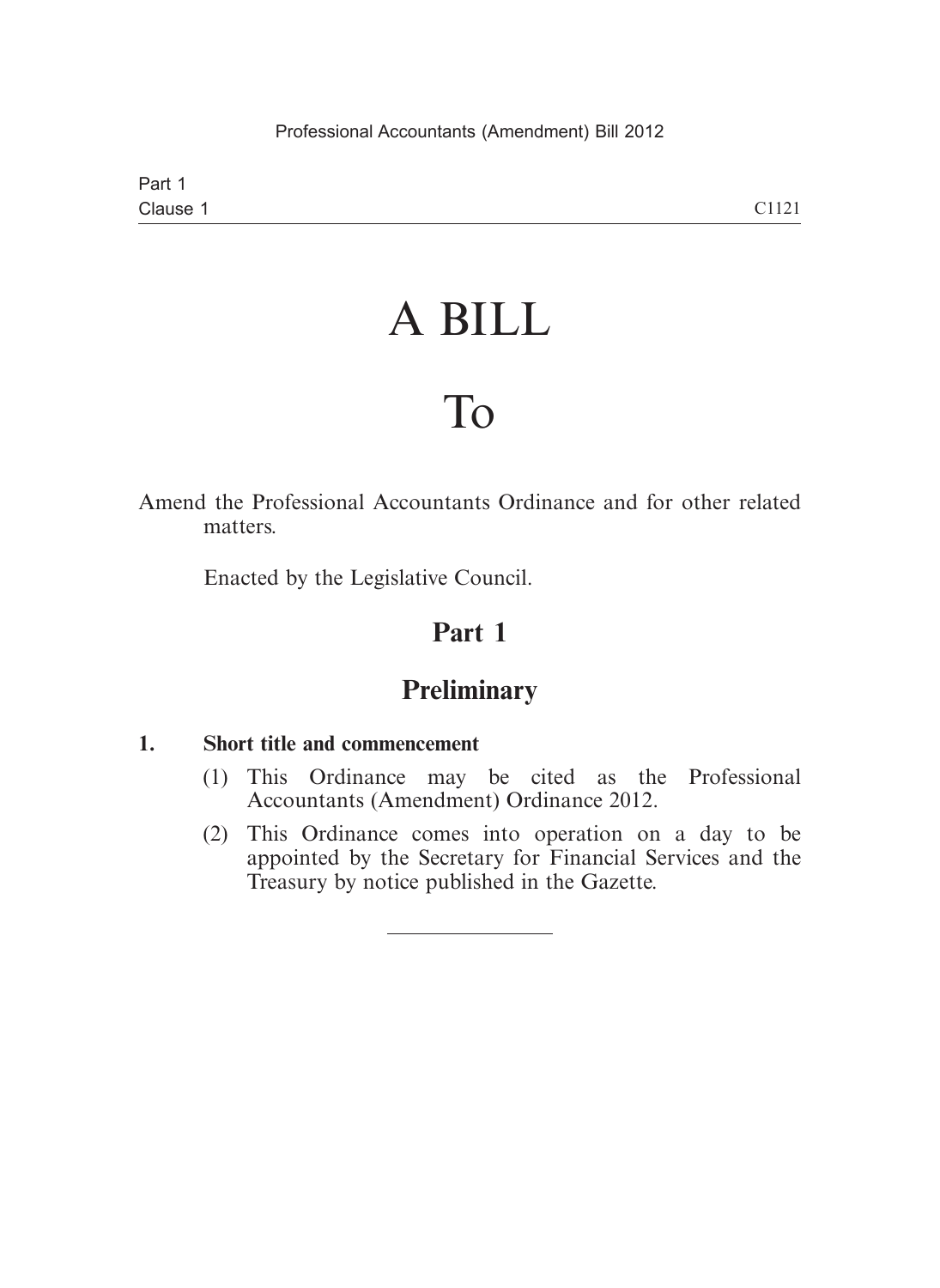# **Part 2**

# **Amendments to Professional Accountants Ordinance**

#### **2. Professional Accountants Ordinance amended**

The Professional Accountants Ordinance (Cap. 50) is amended as set out in sections 3 and 4.

#### **3. Section 28D amended (qualification for registration of company as corporate practice)**

(1) Section 28D(2)(b)—

**Repeal**  $(3")$ 

**Substitute**

 $(5)$ 

(2) Section  $28D(2)(c)$ —

## **Repeal**

"2 members"

## **Substitute**

"1 member".

(3) Section 28D(2)(c)—

## **Repeal subparagraph (i)**

## **Substitute**

- "(i) such member must be a certified public accountant (practising); and".
- (4) Section  $28D(2)(c)(ii)$ —

## **Repeal**

"the requirements of subparagraph (i) as regards members"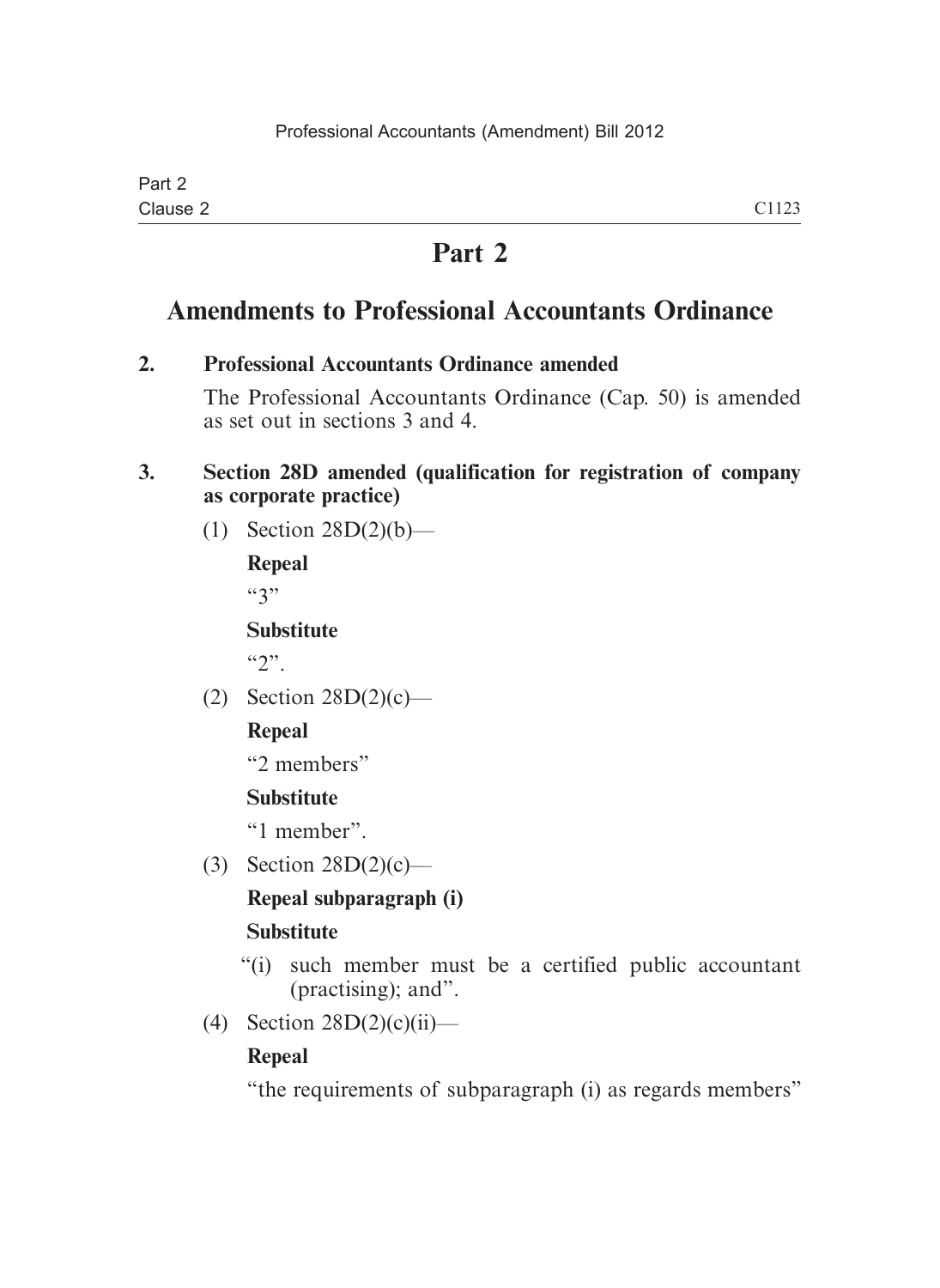#### Part 2 Clause 3

#### **Substitute**

"the requirement of subparagraph (i) as regards its member".

(5) Section 28D—

**Repeal subsection (5).**

(6) Section 28D(6)—

### **Repeal paragraph (a)**

#### **Substitute**

- "(a) Where a corporate practice at any time ceases to comply with any of the requirements described in subsection (2) and applying to it, the corporate practice concerned must, within the period of 14 days beginning on such cesser, notify the Council in writing of such cesser.".
- (7) Section 28D(6)—

### **Repeal paragraph (b).**

(8) Section  $28D(6)(c)$ —

### **Repeal**

 $``(ii)''$ .

(9) Section 28D(8)(b), after the semicolon—

## **Add**

 $\mathfrak{c}_{\Omega}$ ".

(10) Section 28D(8)(c)—

## **Repeal**

 $\ddots$  or"

### **Substitute a comma.**

 (11) Section 28D(8)— **Repeal paragraph (d).**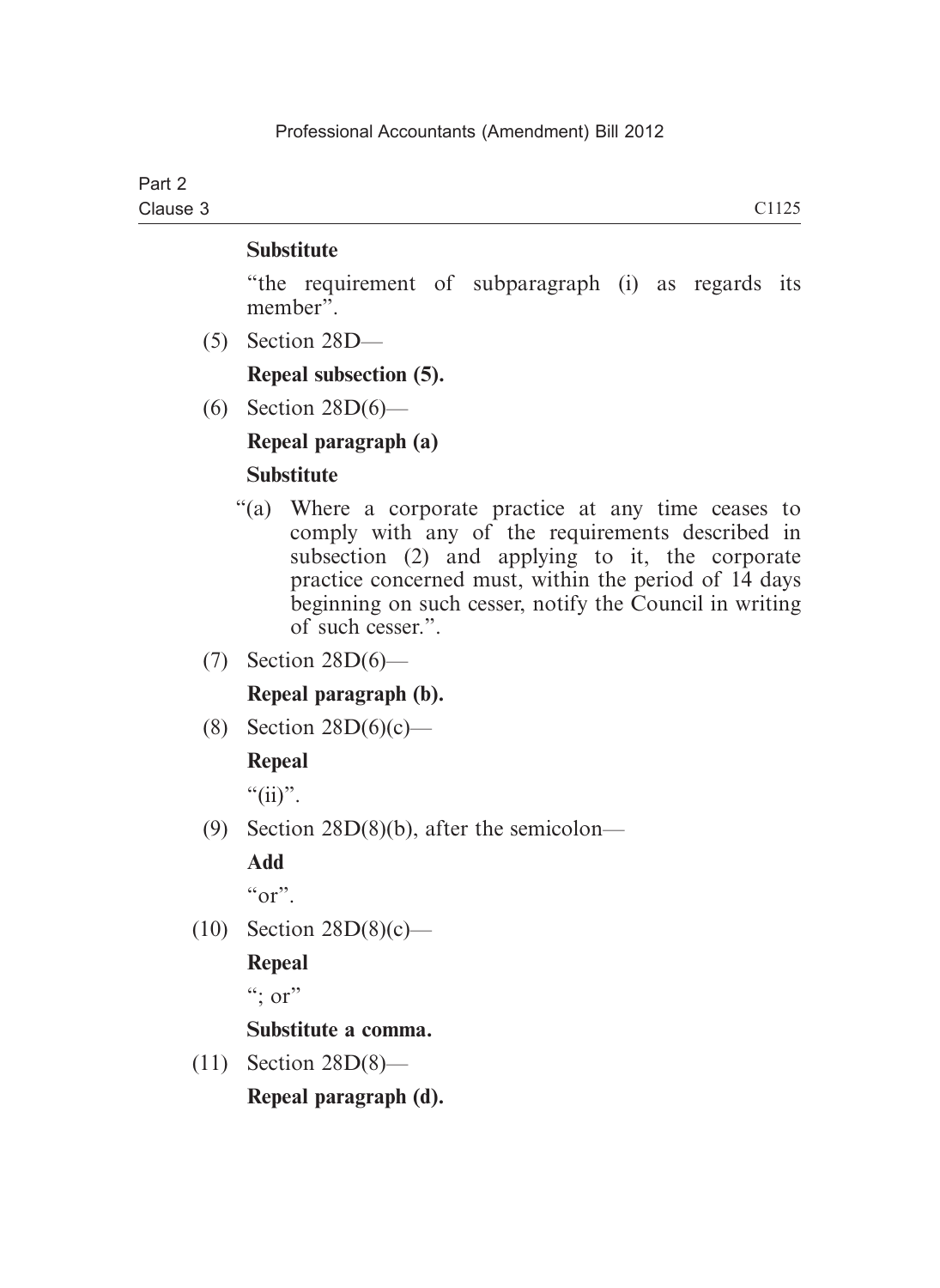| Part 2<br>Clause 4<br>C <sub>1127</sub> |                                             |                       |  |  |
|-----------------------------------------|---------------------------------------------|-----------------------|--|--|
| 4.                                      | Section 42 amended (offences and penalties) |                       |  |  |
|                                         | (1)                                         | Section $42(1)(ha)$ — |  |  |
|                                         |                                             | Repeal                |  |  |
|                                         |                                             | "company"             |  |  |

#### **Substitute**

"body corporate".

(2) Section  $42(1)(ha)(i)$ —

#### **Repeal**

"person who is a certified public accountant (practising)"

### **Substitute**

"practice unit".

(3) Section  $42(1)(ha)(ii)$ —

### **Repeal**

"certified public accountant (practising)"

### **Substitute**

"practice unit".

(4) Section  $42(1)(ha)(iii)$ , English text, after "" public  $\arctan("$ 

### **Add a comma.**

(5) Section  $42(1)(ha)(iii)$ , after the semicolon—

## **Add**

 $\alpha$  or".

(6) After section  $42(1)(ha)(iii)$ —

## **Add**

 "(iv) includes in or uses in conjunction with its name the description "certified public accountant", the initials "CPA" or the characters "會計師" (in each case other than as part of the description, initials or characters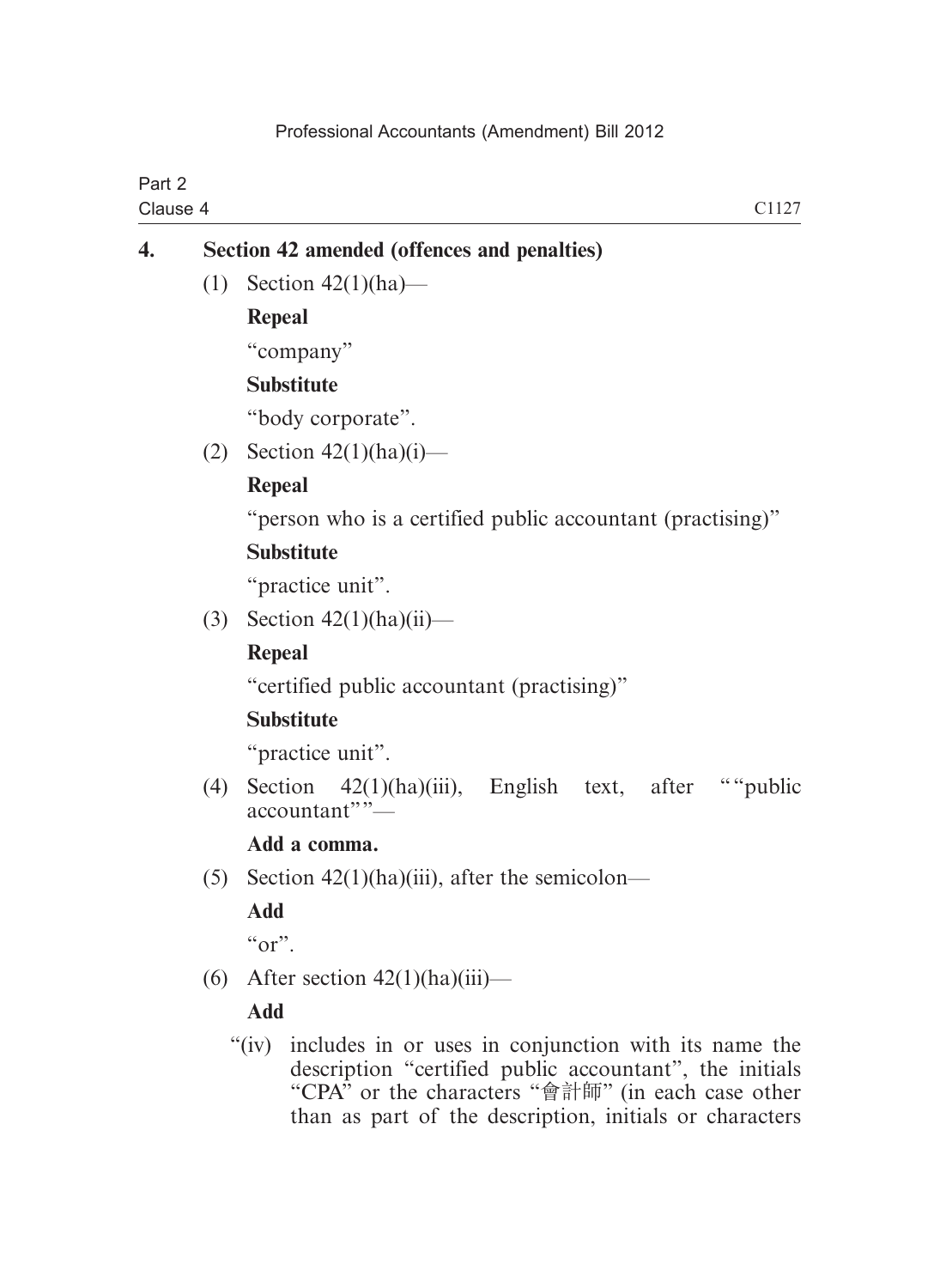| Part 2   |       |
|----------|-------|
| Clause 4 | C1129 |

referred to in subparagraph (iii)) with the intention of causing, or which may reasonably cause, any person to believe that it is a practice unit;".

(7) Section 42—

**Repeal subsection (5).**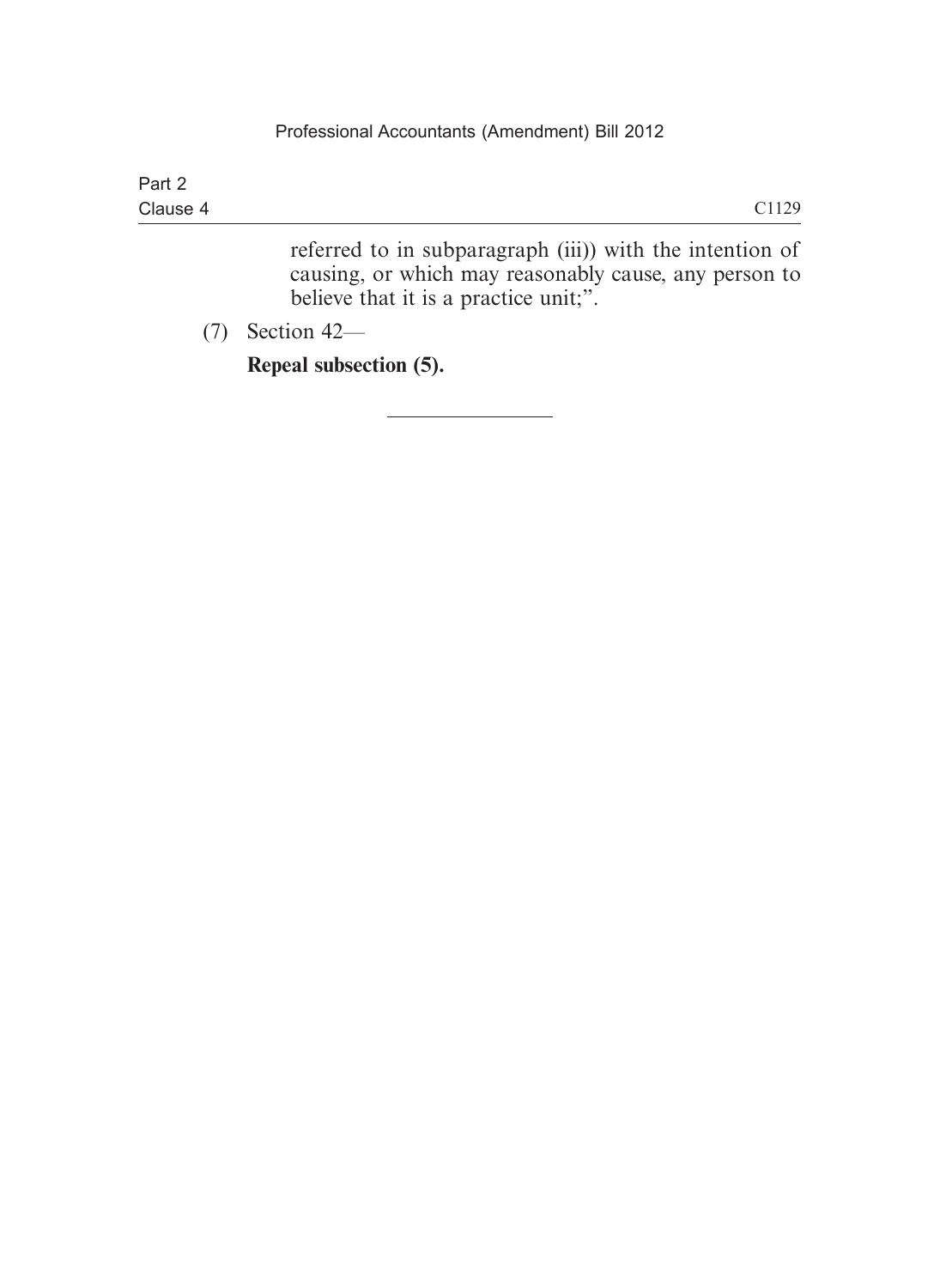# **Part 3**

# **Amendment to Professional Accountants By-laws**

#### **5. Professional Accountants By-laws amended**

The Professional Accountants By-laws (Cap. 50 sub. leg. A) are amended as set out in section 6.

#### **6. By-law 29 amended (restrictions on name in which practice may be carried on)**

By-law 29(e)—

#### **Repeal**

"provided that such a name or any part thereof shall not contain or include any reference to the name of any member of such corporate practice who is not a certified public accountant,".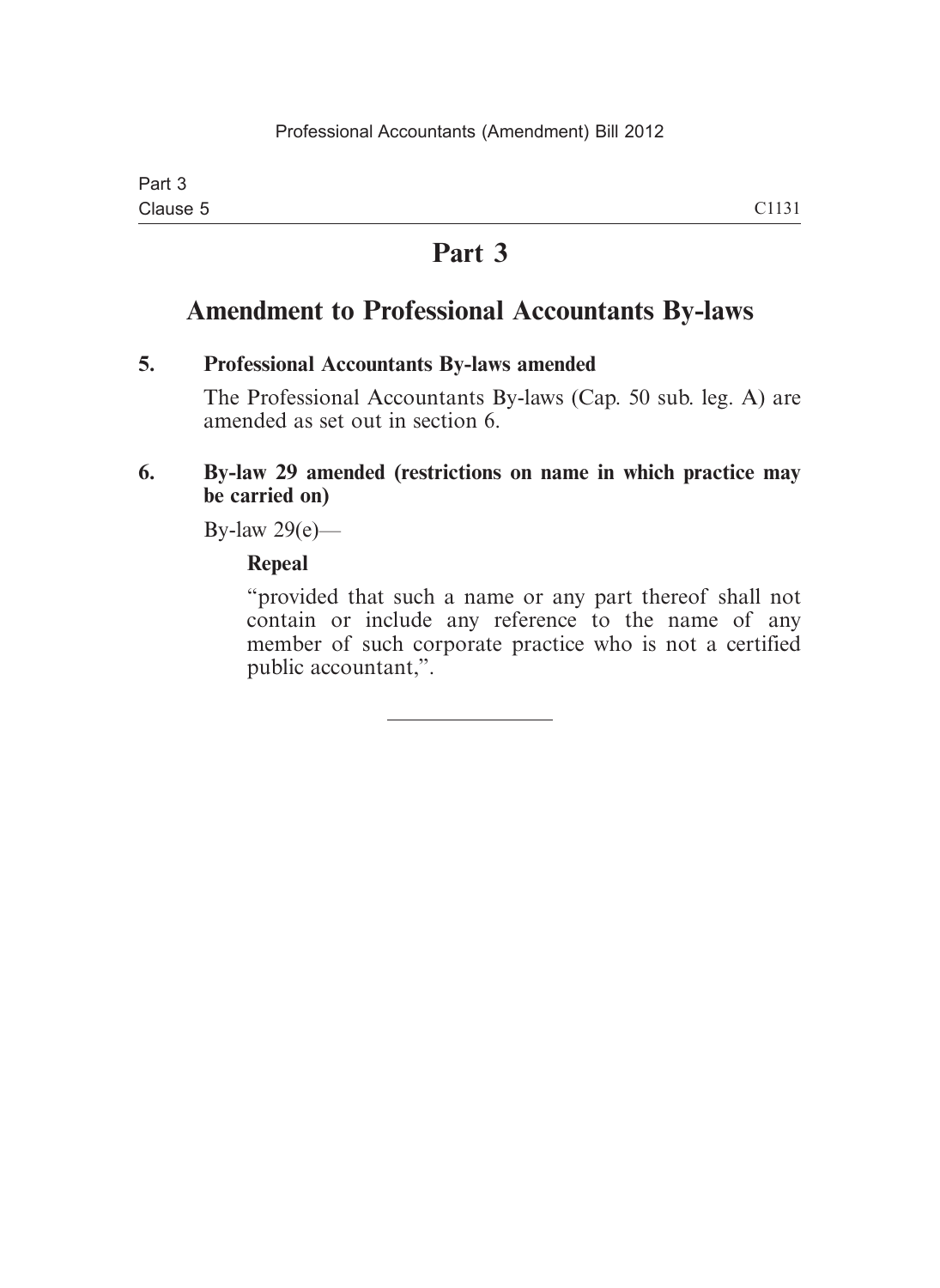## **Part 4**

# **Transitional Provision**

#### **7. Transitional provision**

- (1) Despite the commencement of this Ordinance, sections 28D and 42(5) of the Professional Accountants Ordinance (Cap. 50) (*principal Ordinance*) and by-law 29(e) of the Professional Accountants By-laws (Cap. 50 sub. leg. A), as in force immediately before the commencement date, continue to have effect for a period of 1 year from the commencement date as regards a corporate practice in respect of which a permission has been granted by the Council before the commencement date under section 28D(5) of the principal Ordinance for the purposes of section  $28D(2)(c)(i)(B)$  of the principal Ordinance and to a person to whom such a permission is granted.
- (2) Subsection (1) does not—
	- (a) preclude the Council from withdrawing a permission already granted under section 28D(5) of the principal Ordinance pursuant to section 28D(5)(b) of the principal Ordinance; or
	- (b) permit the Council to grant a new permission under section 28D(5) of the principal Ordinance,

on or after the commencement date.

- (3) In this section—
- *commencement date* (生效日期) means the date on which this Ordinance comes into operation;
- *Council* (理事會) means the Council of the Hong Kong Institute of Certified Public Accountants.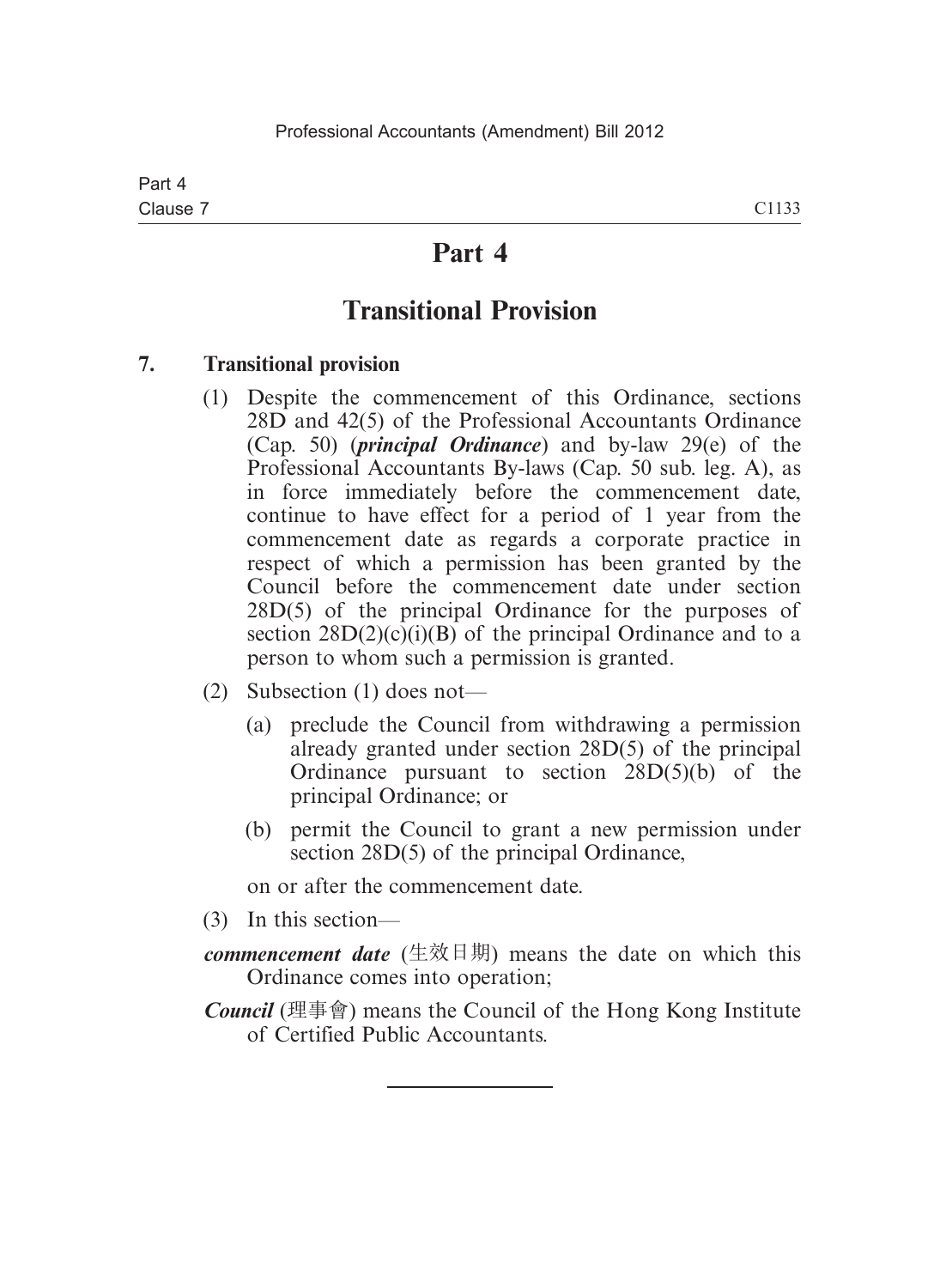#### **Explanatory Memorandum**

The purposes of this Bill are—

- (a) to permit a sole certified public accountant (practising) to incorporate a company with only 1 shareholder and to register the company as a corporate practice following the amendment of the Companies Ordinance (Cap. 32) in 2003 abolishing the requirement that a company must have at least 2 shareholders; and
- (b) to prohibit a body corporate, not being a corporate practice registered under the Professional Accountants Ordinance (Cap. 50) (*principal Ordinance*), to use the description "certified public accountant", the initials "CPA" or the characters "會計師" in its name with the intention of causing, or which may reasonably cause, any person to believe that it is a practice unit registered under the principal Ordinance.
- 2. Clause 3 amends section 28D of the principal Ordinance so as—
	- (a) to remove the requirement that where a qualified company has only 2 members, the other member who is not a certified public accountant (practising) must be a person to whom permission for this purpose is granted by the Council of the Hong Kong Institute of Certified Public Accountants (*Council*) and, instead, require that both members must be certified public accountants and at least such proportion as the Council may from time to time prescribe of its members must be a certified public accountant (practising) or certified public accountants (practising); and